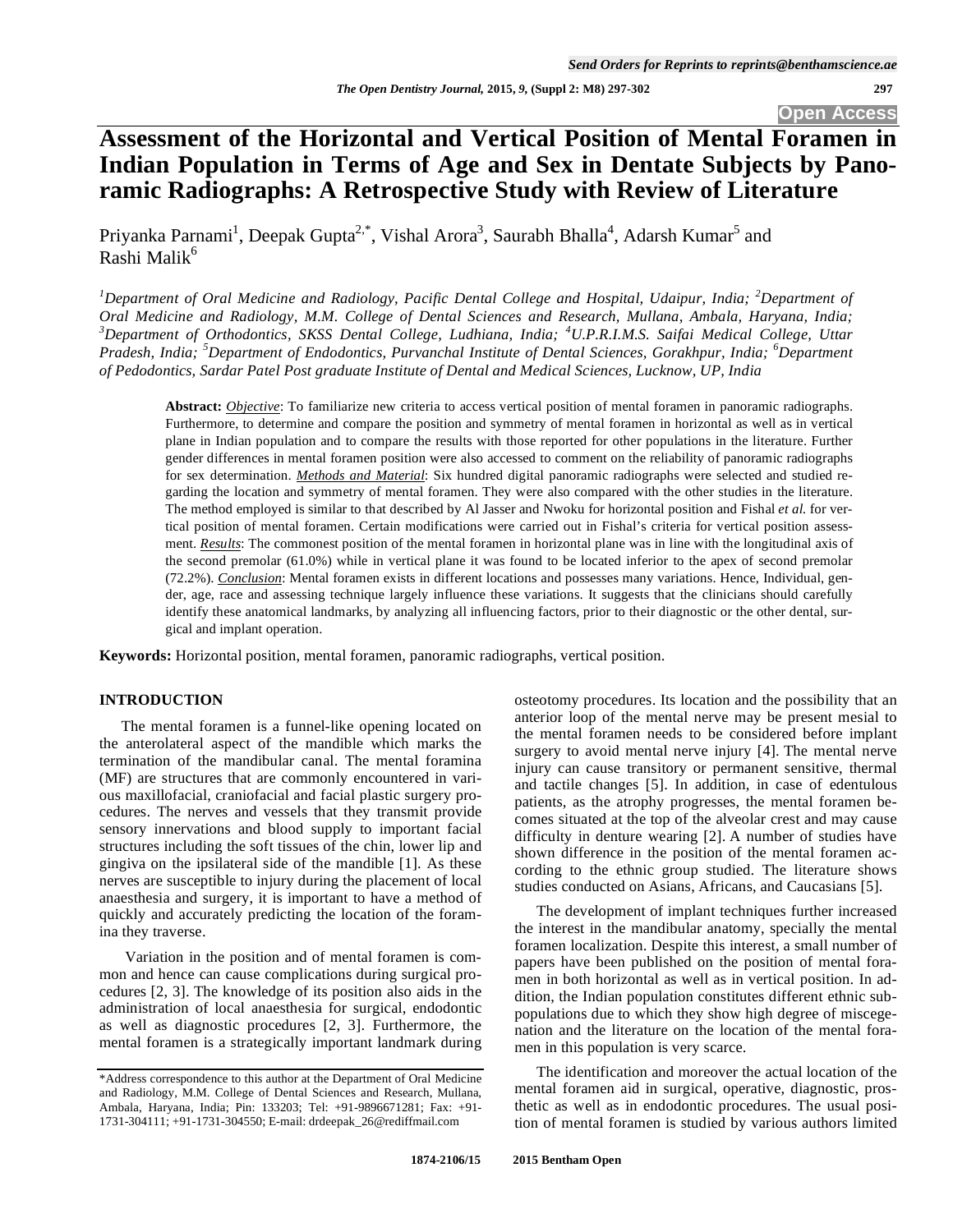to horizontal plane. Furthermore, the position of mental foramen is never compared in both horizontal as well as vertical plane in Indian population. Henceforth, the aim of this paper is to familiarize new criteria for vertical position of mental foramen and to evaluate the position of the mental foramen in horizontal as well as in vertical planes in dentate subjects of Indian population attempting to spot a light to surgical interventions and anaesthetic block procedures. The gender differences were also accessed to comment on the reliability of panoramic radiographs for sex determination in terms of mental foramen position. Furthermore, the results were compared with those reported for other populations in the literature.

#### **MATERIAL AND METHODS**

The method employed is similar to that described by Al Jasser and Nwoku [2] for horizontal position and Fishal *et al.*  [6] for vertical position of mental foramen. Certain modifications were carried out in Fishal's criteria for vertical position assessment. Panoramic radiographs of Indian population from 2010 to 2013 were obtained from Oral Medicine and Radiology department of our college comprising of patients of different regions of Indian population. Patients with mixed dentition were eliminated because of the possibility that a permanent tooth bud might obscure the mental foramen. All the panoramic radiographs were shot by digital panoramic machine (Orthophos XG 5 DS Ceph) by Sirona. All these radiographs were divided into two groups named as Group A and Group B.

Selected radiographs comprised of 600 completely dentate patients within the age range of 15-59 years with equal number of males and females. The mean age for males and females was 28.2 years and 27.4 years, respectively.

Radiographs were chosen according to following criteria:

- a) High quality with respect to angulation, contrast and least artefacts in the mental foramen region.
- b) All mandibular teeth present from left first molar to right first molar so as to eliminate any chances of mesial shift of the teeth.
- c) The films must be free from any radiolucent or radiopaque lesions in the lower arch and showed no exposure or processing artefacts.
- d) Radiographs in which the lower teeth (between canine to first molars) had deep caries, root canal treatment or various restorations were eliminated because of possible associated periapical radiolucency.
- e) No history of previous orthodontic treatment done.
- f) Radiographs in which upper premolars were missing were eliminated because of the possibility of over eruption of lower premolars which can hinder the position of mental foramen in vertical plane.
- g) All panoramic radiographs where mental foramen could not be identified were excluded from the study. In agreement with Yosue and Brooks [7], these were considered to be those cases classified as 'unidentified type' of mental foramen [7, 8].

Radiographs were read by three observers including the principle investigator. Both of the two observers were calibrated by the principle investigator and their readings were repeated with a random sample of 30 radiographs which were re-examined by the principle investigator. Differences in the observations were resolved with forced consensus.

## **The Position of the Image of the Mental Foramen in Horizontal Plane was Recorded as Follows[2] (Fig. 1):**

Position 1: Situated anterior to the first premolar.

Position 2: In line with the first premolar.

Position 3: Between the first and second premolar.

Position 4: In line with second premolar.

Position 5: Between the second premolar and first molar.

Position 6: In line with the first molar.



**Fig. (1).** Horizontal assessment of mental foramina

## **The Position of the Image of the Mental Foramen in Vertical Plane was Recorded as Follows (Fig. 2) According to New Criteria by Deepak Gupta:**

- a) Superior to the apex of first premolar
- b) At or in line with the apex of first premolar
- c) In between the apex of first and second premolar.
- d) At or in line with the apex of second premolar
- e) Inferior to the apex of second premolar

 The above criteria (developed by Deepak Gupta) were considered in contrast to the criteria of Fishel *et al.* [6] to access vertical position of mental foramina as these criteria illustrate the vertical position of mental foramen more precisely and more accurately. According to Fischel criteria, each and every radiograph was accessed separately for vertical position of mental foramen in relation to first and then for second premolar. Hence, calculations were done twice. Furthermore, it does not give the exact vertical position of mental foramen. The reason being, the root of first premolar is shorter as compared to the root of second premolar [6]. Hence in radiographs, according to Fishel, if the vertical position of mental foramen is recorded as inferior to first premolar, it may or may not be inferior to second premolar.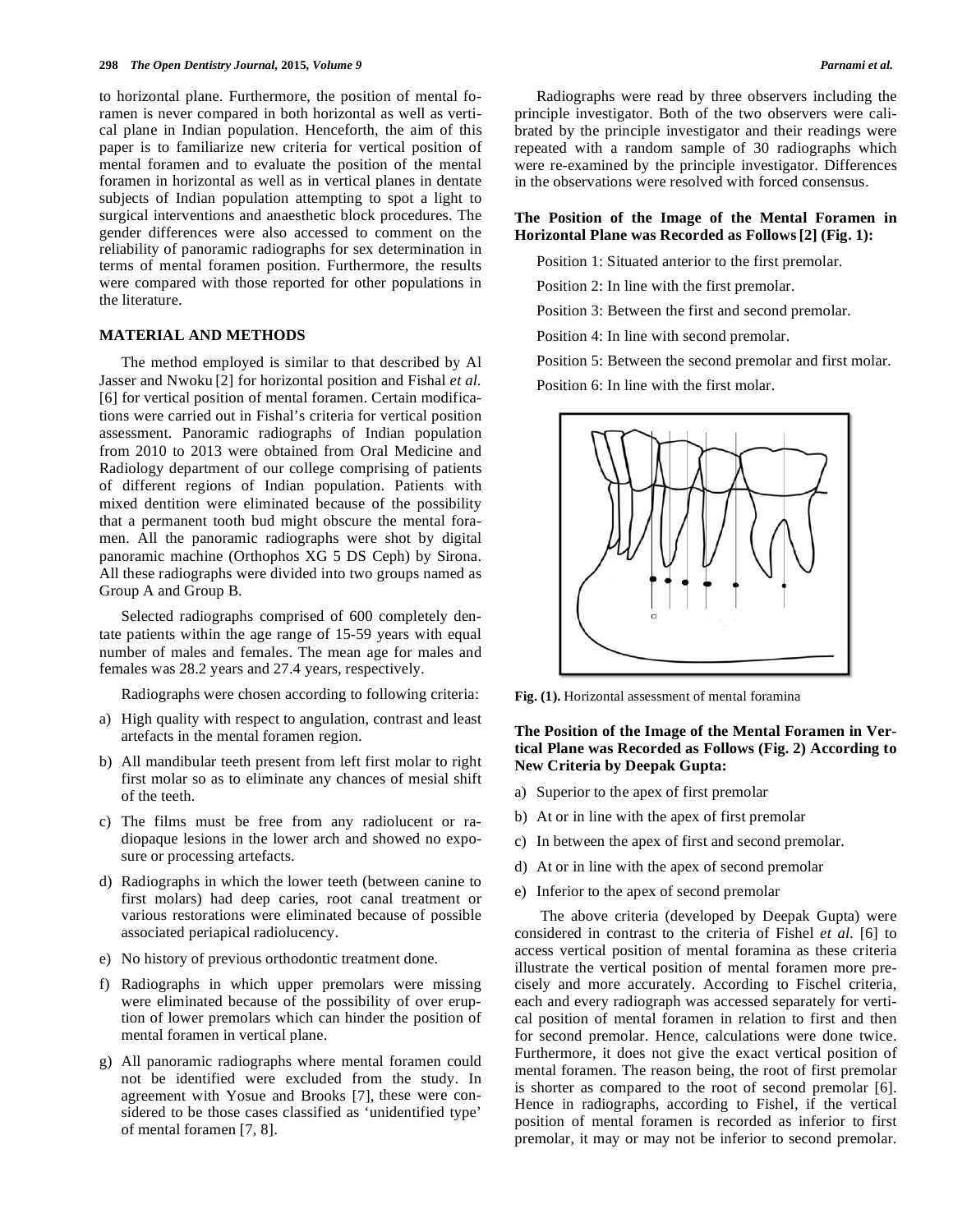#### *Horizontal and Vertical Position of Mental Foramen The Open Dentistry Journal,* **2015***, Volume 9* **299**

Hence the above modified criteria were considered to access the vertical position of mental foramen in panoramic radiographs.

According to Yosue and Brooks, when there appeared to be multiple foramina, the true radiographic mental foramen was considered to be the uppermost one [8].



**Fig. (2).** New criteria of vertical assessment of mental foramina.

## **RESULTS**

 Of the 600 panoramic radiographs analyzed, 582 showed mental foramen on both sides. In 10 males and 8 females, the mental foramen could not be identified on both the sides. These were classified as "unidentified type" of mental foramen and excluded from the study. Hence a total of 582 panoramic radiographs were finally analysed. Out of these, 290 were males and 292 were females. The results are shown in Table **1**-**3** for horizontal plane and Table **4**-**6** for vertical plane.

 In horizontal plane, in 61% of the cases, the mental foramen was in line with second premolar in both the left and right sides while in 28.7% of the cases the mental foramen was between the first and second premolar. It was symmetrical in 86.8% of the cases. In asymmetrical cases also, it was more commonly found below the second premolar (45.5%) followed by in between first and second premolars (24.7%) (Table **1**-**3**).

 In vertical plane the highest percentage of mental foramen was found to be located inferior to the apex of second premolar (72.2%) followed by the position at or in line with the apex of second premolar (21.6%). It was symmetrical in 91.8% (534 out of 582) of the cases. In asymmetrical cases also, it was more commonly found inferior to the apex of second premolar in 45.8% of the cases followed by at or in line with the apex of second premolar in 42.7% cases. Further, both males and females exhibit similar pattern of mental foramen distribution in horizontal as well as in vertical planes.

## **DISCUSSION**

The accurate identification of the mental foramen is important for both diagnostic and clinical procedures. The mental foramen has been reported to vary in position in horizontal as well as vertical planes in different ethnic groups. Repeated failures during injections and operative procedures involving the mental foramen suggest the presence of local differences in a given population [5].

The location of the mental foramen has been studied by using radiographs of patients or by means of direct measurement on dry mandibles [9]. In this study, digital panoramic radiographs were used because they have certain advantages over conventional panoramic as well as intra-oral radiographs. It offers greater clarity of the mental foramen with less intra-observer difference in calculations. Further, it includes a greater area of hard and soft tissues and also the visualized area in continuity, thus allowing for a more accurate localization of the mental foramen in both the horizontal and vertical dimensions. On the other hand, periapical radiographs may not reveal the position of the mental foramen if it is below the edge of the film [10, 11].

Many studies have already delineated the location of these foramina in relation to bony and soft tissue landmarks. However, the landmarks used are often difficult to locate by palpation, diminishing their usefulness for predicting the locations of foramina in surgery. One of the bony landmarks previously used to locate the MF is the lower teeth. There are no absolute anatomical landmarks for reference and the foramen cannot be clinically visualized or palpated. As a result, the reported anatomical position of the mental foramen has been variable [10, 12]. Most studies and textbooks however, describe the location of the mental foramen as being below the apex of the second premolar or between the apices of the first and second premolars [10, 12, 13].

The possibility of the mental foramen occurring as far posterior as the apices of the first molar tooth is of clinical importance since the foramen in this area may be incorrectly interpreted on the radiograph as a pathosis.

In the literature mental foramen is closely associated with the lower second premolar and the space between the first and second premolars [9-11, 14-16] but individual variations do occur occasionally. According to Ngeow WC in 2003, of the current readily available books on dental analgesia, nine indicate that the mental foramen is mostly found between the apices of the first and second premolar. Although this is in accord with the results of the earlier studies of some Europian populations, it ignores completely a mass of most recent data and is therefore misleading [2, 9, 10, 12, 13, 17].

In this study, the horizontal position of mental foramen was anywhere between anterior to the first premolar to that of mesiobuccal root of first molar. This is in accordance with the previous reports in the literature [2, 6, 12]. The most common position of mental foramen was in line with second premolar (61%) in both the left and right sides while in 28.7% of the cases the mental foramen was between the first and second premolar. These two positions make overall prevalence of 88.7%.

The most popular method for identification of MF was proposed by Fishel *et al.* [6] and Green [17]. Fishel *et al.* in 1976 investigated vertical MF position and reported that in the first premolar area of 936 patients, the MF was situated superior to the apex in 46.0% of cases, inferior to the apex in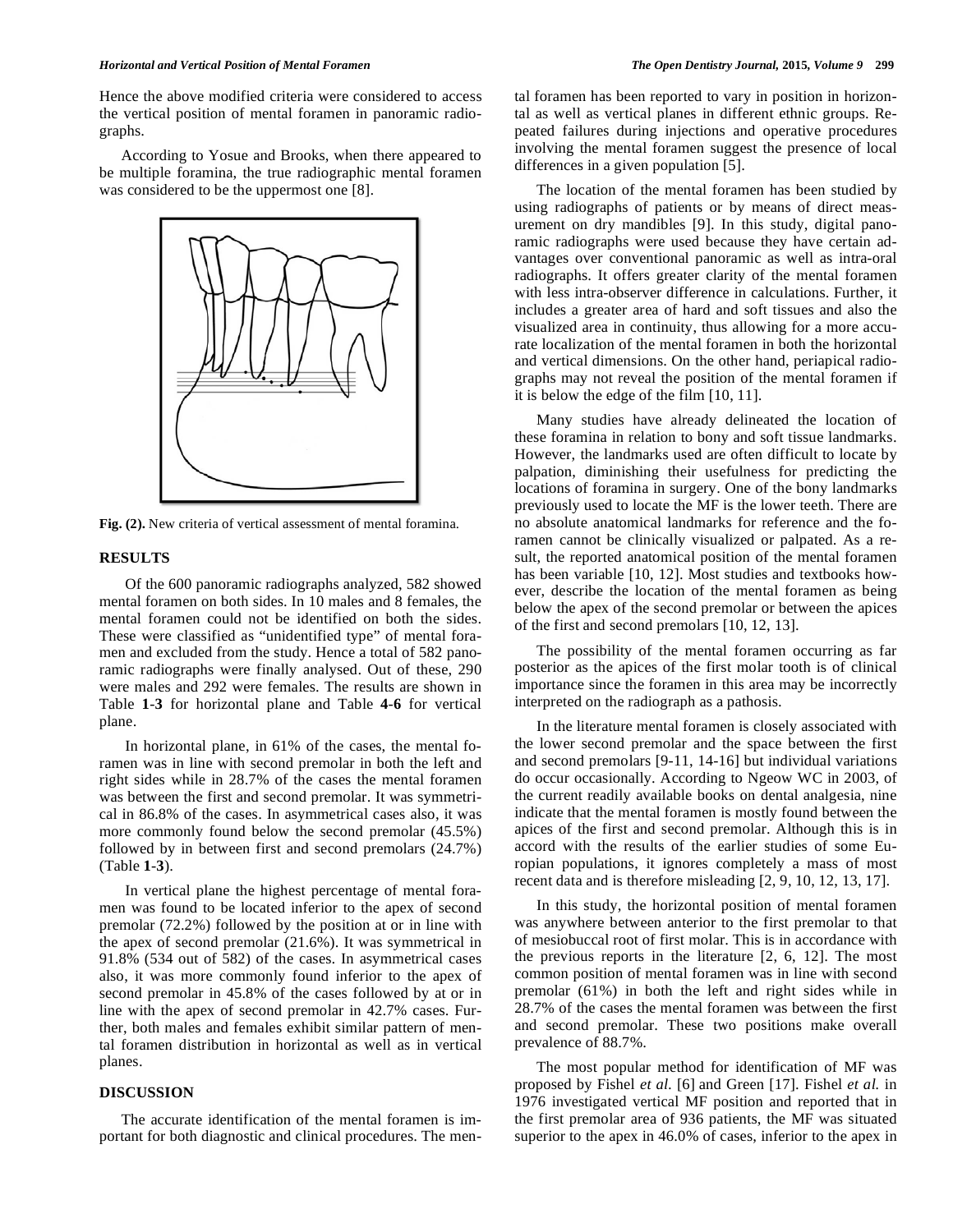#### **Table 1. Frequency of location of the mental foramen in relation of the apices of teeth and interdental spaces on the panoramic radiographs of 582 Indian patients.**

| S. No. | Location                     | Male               | Female             | <b>Total</b>       |
|--------|------------------------------|--------------------|--------------------|--------------------|
|        |                              | <b>Frequency</b> % | <b>Frequency</b> % | <b>Frequency</b> % |
| 1.     | Anterior to the Ist PM       | 01(0.2)            | 00(00)             | 01(0.09)           |
| 2.     | In line with the first PM    | 16(2.8)            | 19(3.2)            | 35(3.01)           |
| 3.     | Between Ist and 2nd PM       | 158 (27.2)         | 176(30.1)          | 334 (28.7)         |
| 4.     | In line with the $2^{nd}$ PM | 369(63.6)          | 341 (58.4)         | 710 (61.0)         |
| 5.     | Between $2nd$ PM and Ist M   | 30(5.2)            | 36(6.2)            | 66 (5.7)           |
| 6.     | In line with the Ist M       | 06(1.0)            | 12(2.1)            | 18(1.5)            |
| Total  |                              | 580 (100)          | 584 (100)          | 1164 (100)         |

## **Table 2. Distribution of asymmetric Mental foramen in relation to the apices of teeth and interdental spaces of 77 patients.**

| S. No | <b>Location of Mental foramen</b>    | $R\%$    | $L\%$    | Total %   |
|-------|--------------------------------------|----------|----------|-----------|
| 1.    | Anterior to Ist premolar             | 01(1.2)  | 00(00)   | 01(0.6)   |
| 2.    | In line with Ist premolar            | 03(3.5)  | 06(8.7)  | 09(5.8)   |
| 3.    | Between Ist and $2nd$ premolar       | 08(9.4)  | 30(43.5) | 38 (24.7) |
| 4.    | In line with $2nd$ premolar          | 44(51.8) | 26(37.7) | 70(45.5)  |
| 5.    | Between $2nd$ premolar and Ist molar | 27(31.8) | 03(4.3)  | 30(19.5)  |
| 6.    | In line with Ist molar               | 02(2.3)  | 04(5.8)  | 06(3.9)   |
|       | <b>Total</b>                         | 85 (100) | 69 (100) | 154 (100) |

#### **Table 3. Distribution of symmetric mental foramen in relation to apices of the teeth and interdental spaces on panoramic radiographs of 505 Indian patients.**

| S.No. | <b>Location of Mental Foramen</b>        | <b>Number</b> | Percentage |
|-------|------------------------------------------|---------------|------------|
| ı.    | Anterior to Ist premolar                 | $00\,$        | $\bf{00}$  |
| 2.    | In line with Ist premolar                | 13            | 2.6        |
| 3.    | Between Ist and 2 <sup>nd</sup> premolar | 148           | 29.3       |
| 4.    | In line with $2nd$ premolar              | 320           | 63.4       |
| 5.    | Between $2nd$ premolar and Ist molar     | 18            | 3.6        |
| 6.    | In line with Ist molar                   | 06            | 1.2        |
|       | Total                                    | 505           | 100        |

38.6% of cases, at the apex in 15.4% of cases. The MF location, in relation to the second premolar, was superior to the apex in 61.6% of cases, inferior to the apex in 24.5% of cases, at the apex in 13.9% of cases. In contrast to the findings of Fishel *et al.* the vertical position of the mental foramen in this study with our criteria resulted in the highest percentage of mental foramen to be located inferior to the apex of second premolar (72.2%) followed by the position at or in line with the apex of second premolar (21.6%). It was symmetrical in 91.8% (534 out of 582) of the cases.

The radiographs in this study were taken with Orthophos XG 5 DS Ceph by Sirona. With proper patient positioning, there will usually be limited horizontal overlap of the teeth. None the less, errors in patient positioning, as well as variations in facial morphology can lead to mesial and distal angulation of the Xray beam. However, comparative studies on dry skulls have shown a close correlation with the radiographic location of the mental foramina [8, 12, 16-20]. It is therefore probable that the shift in the actual posteroanterior position of the mental foramen in panoramic radiographs is insignificant [2].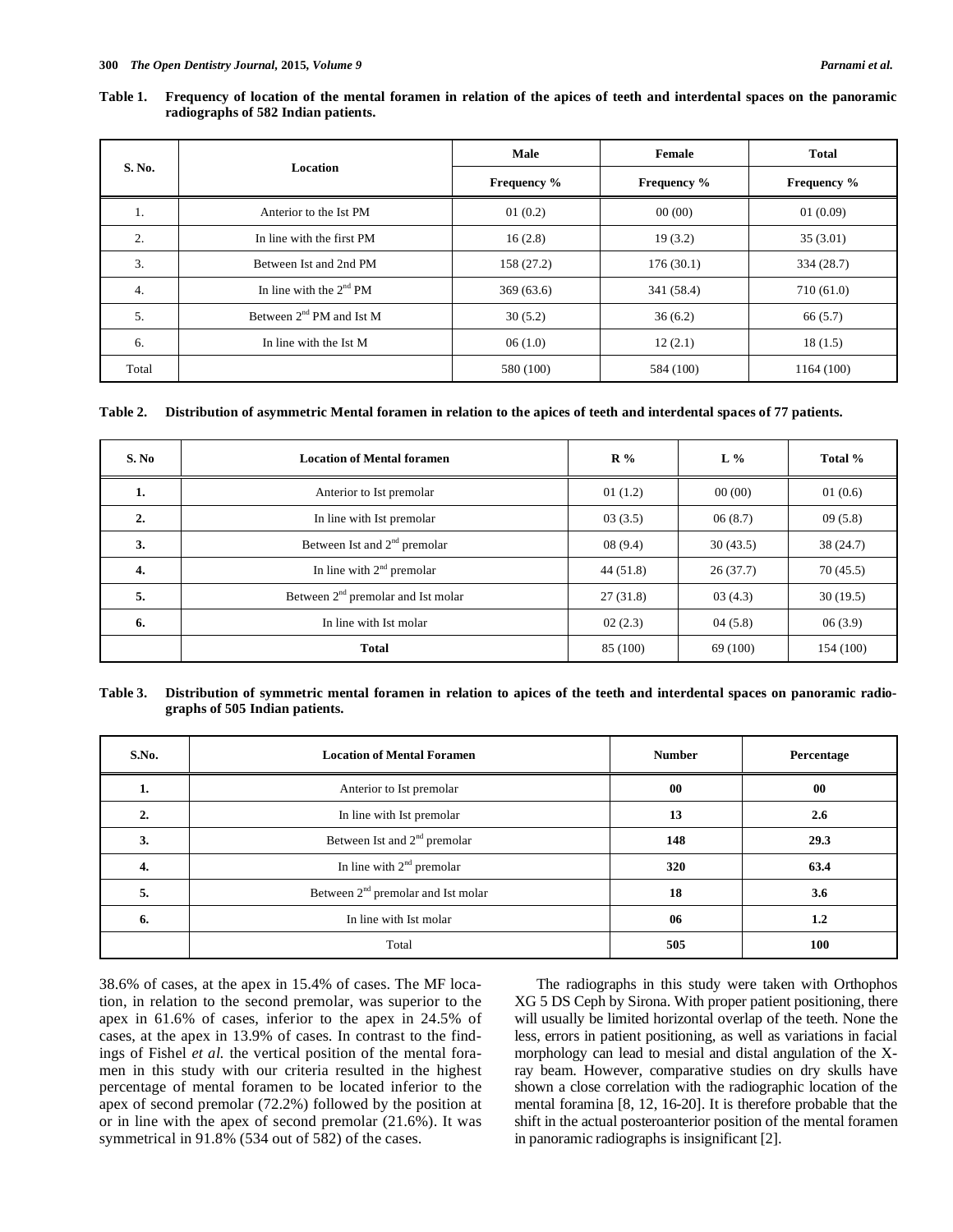#### **Table 4. Frequency of location of the mental foramen in vertical plane in relation to the apices of teeth and interdental spaces on the panoramic radiographs of 582 Indian patients.**

| S. No. | Location                                      | Male               | Female             | Total              |
|--------|-----------------------------------------------|--------------------|--------------------|--------------------|
|        |                                               | <b>Frequency</b> % | <b>Frequency</b> % | <b>Frequency</b> % |
| 1.     | Superior to the apex of Ist premolar          | 02(0.3)            | 10(1.7)            | 12(1.0)            |
| 2.     | At or in line to the apex of first premolar   | 08(1.4)            | 19(3.2)            | 27(2.3)            |
| 3.     | In between the apex of Ist and 2nd premolar   | 12(2.1)            | 22(3.8)            | 34(2.9)            |
| 4.     | At or in line with the apex of $2nd$ premolar | 122(21.0)          | 129(22.1)          | 251(21.6)          |
| 5.     | Inferior to the apex of $2nd$ premolar        | 436 (75.2)         | 404(69.2)          | 840 (72.2)         |
| Total  |                                               | 580 (100)          | 584 (100)          | 1164 (100)         |

## **Table 5. Distribution of asymmetric Mental foramen in vertical plane in relation to the apices of teeth of 48 patients.**

| S. No | <b>Location of Mental foramen</b>             | $\mathbb{R} \%$ | $L\%$     | Total %   |
|-------|-----------------------------------------------|-----------------|-----------|-----------|
| 1.    | Superior to the apex of Ist premolar          | 02(4.2)         | 00(00)    | 02(2.1)   |
| 2.    | At or in line to the apex of first premolar   | 02(4.2)         | 01(2.0)   | 03(3.1)   |
| 3.    | In between the apex of Ist and 2nd premolar   | 03(6.4)         | 03(6.1)   | 06(6.3)   |
| 4.    | At or in line with the apex of $2nd$ premolar | 23(48.9)        | 18 (36.8) | 41(42.7)  |
| 5.    | Inferior to the apex of $2nd$ premolar        | 17(36.2)        | 27(55.1)  | 44 (45.8) |
|       | <b>Total</b>                                  | 47 (100)        | 49 (100)  | 96 (100)  |

**Table 6. Distribution of symmetric mental foramen in vertical plane in relation to apices of the teeth of 534 patients.** 

| S.No. | <b>Location of Mental Foramen</b>             | <b>Number</b> | Percentage |
|-------|-----------------------------------------------|---------------|------------|
|       | Superior to the apex of Ist premolar          | 05            | 0.9        |
|       | At or in line to the apex of first premolar   | 12            | 2.2        |
| 3.    | In between the apex of Ist and 2nd premolar   | 14            | 2.6        |
| 4.    | At or in line with the apex of $2nd$ premolar | 105           | 19.7       |
| 5.    | Inferior to the apex of $2nd$ premolar        | 398           | 74.5       |
|       | Total                                         | 534           | 100        |

It is evident from the studies in the literature that location of MF is related with race. For example, the position of the MF in the Mongoloid population was in line with the longitudinal axis of second lower premolar. Their positions in Caucasoid samples were just mesial to those in Chinese, Melanesian, Asian Indians, Thai, Korean, Saudi and Tanzanian samples. It is very unusual to find foramen located anteriorly by the canine or posteriorly beyond the first molar.

In jaws in which the mental foramen is not exposed on the top of the alveolar crest, the anatomical foramen is situated higher than the radiographically detectable foramen. This is actually an image of a part of the rising terminal part of the mental canal. The differences in the position of the anatomical foramina between the dentulous and the edentulous are thus in fact greater than the radiographic values reported here, because the mental canal was not present in the majority of the edentulous due to alveolar atrophy [21]. Vertical measurements can be made from panoramic radiographs with an accuracy of 0-13-0-21 mm, and the measurement error is smallest in the lower premolar region, where the mental foramen is located. Small differences in the positioning of the head do not have any significant effect on the location of the radiographically detectable foramen in panoramic radiography [7, 8].

## **CONCLUSION**

The aim of this study was to familiarize new criteria to access vertical position of mental foramen in panoramic radiographs. Furthermore, it was concluded that when compared to other studies in the literature, mental foramen exists